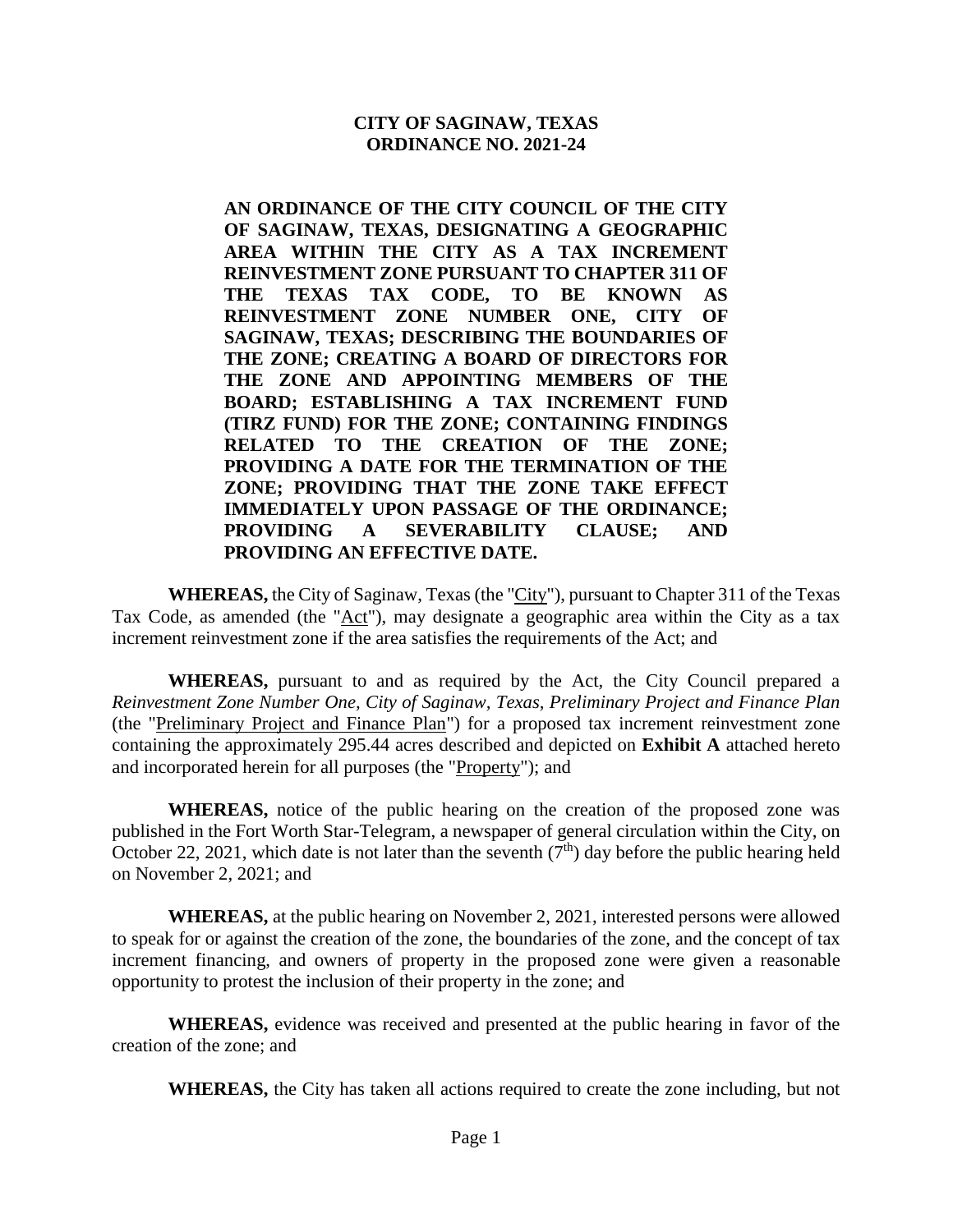limited to, all actions required by the Act, the Texas Open Meetings Act, and all other laws applicable to the creation of the zone; and

**WHEREAS,** the City desires to appoint initial members to the board of directors of the zone; and

**WHEREAS,** terms used in this Ordinance that have their initial letters capitalized shall have the meanings given to them in this Ordinance; however, terms that are **CAPITALIZED IN BOLD** shall have the meanings given to them in the Preliminary Project and Finance Plan.

#### **NOW THEREFORE, BE IT ORDAINED BY THE CITY COUNCIL OF THE CITY OF SAGINAW, TEXAS:**

#### SECTION 1. FINDINGS.

(a) The recitals, findings, and determinations contained in the preamble to this Ordinance are incorporated into the body of this Ordinance as if fully set forth in this Section and are hereby found and declared to be true and correct legislative findings and are adopted as part of this Ordinance for all purposes.

(b) The City Council finds that the **PUBLIC IMPROVEMENTS** will significantly enhance the value of all the taxable real property in the zone and will be of general benefit to the City.

(c) The City Council finds that the proposed zone meets the requirements of Section 311.005(a)(1) of the Act in that:

- (i) there is a need for essential public infrastructure and economic development programs to attract new business and commercial activity to the proposed zone for the purposes of increasing the real property tax base for all taxing units within the zone, increasing sales and use taxes for the City and the State of Texas, and increasing job opportunities for residents of the City and the region; and
- (ii) the proposed zone, as shown within **Exhibit A**, meets the criteria for the creation of a reinvestment zone set forth in Section 311.005 of the Act in that the area is predominantly open or undeveloped and, because of obsolete platting, deterioration of structures or site improvements, or other factors, substantially impairs and arrests the sound growth of the municipality.
- (iii) these factors substantially impair and arrest the sound growth of the City.

(d) The City Council finds that the proposed zone is a geographic area 100% within the City's corporate limits.

(e) The City Council finds that not more than thirty percent (30%) of the property in the proposed zone, excluding property that is publicly owned, is used for residential purposes, and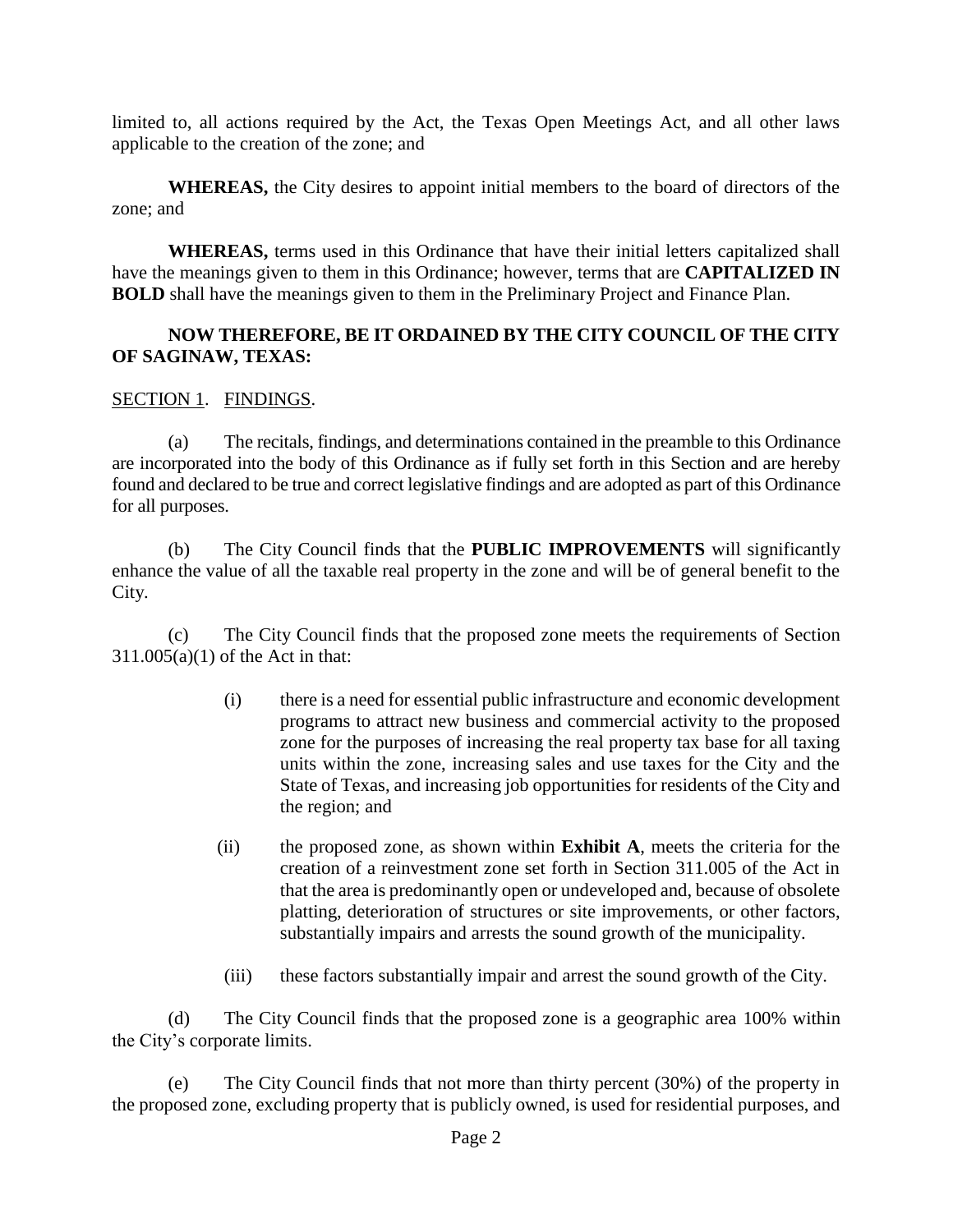the total appraised value of taxable real property in the proposed zone does not exceed fifty percent (50%) of the total appraised value of taxable real property in the City and in the industrial districts created by the City.

(f) The City Council finds that the development or redevelopment of the property in the proposed zone will not occur solely through private investment in the reasonably foreseeable future.

(g) The City Council finds that the Preliminary Project and Finance Plan is feasible.

(h) The City Council finds that the implementation of the Project and Finance Plan (as defined below) will alleviate the conditions described in Section 1(c) above and will serve a public purpose.

SECTION 2. DESIGNATION AND NAME OF THE ZONE. Pursuant to the authority of, and in accordance with the requirements of the Act, the City Council hereby designates the Property as a tax increment reinvestment zone. The name assigned to the zone for identification is Reinvestment Zone Number One, City of Saginaw, Texas (the "Zone"). The Zone is designated pursuant to Section 311.005(a)(2) of the Act.

### SECTION 3. BOARD OF DIRECTORS.

3.1 The City Council hereby creates a board of directors for the Zone (the "Board") consisting of nine members. Seven members shall be appointed by the City Council to Places 1,2,3,4, 5, 6, and 7. Place 8 shall be appointed by the Commissioners Court of Tarrant County, Texas (the "County"), if the County participates in the Zone. If the County does not participate in the Zone, the Commissioners Court shall be deemed to have waived its right to appoint such members and the Place goes away. Place 9 shall be appointed by the Board of Trustees for Tarrant County College District (the "College District"), if the College District participates in the Zone. If the College District does not participate in the Zone, the Board of Trustees shall be deemed to have waived its right to appoint such member and the Place goes away.

3.2 The City Council hereby appoints the following individuals to serve as the initial members of the Board for the terms indicated:

| Place 1 | Mayor           | (term expires December 31, 2024) |
|---------|-----------------|----------------------------------|
| Place 2 | Council Place 1 | (term expires December 31, 2022) |
| Place 3 | Council Place 2 | (term expires December 31, 2024) |
| Place 4 | Council Place 3 | (term expires December 31, 2022) |
| Place 5 | Council Place 4 | (term expires December 31, 2023) |
| Place 6 | Council Place 5 | (term expires December 31, 2022) |
| Place 7 | Council Place 6 | (term expires December 31, 2023) |

Place 8 shall be appointed by the County for a term that expires December 31, 2023.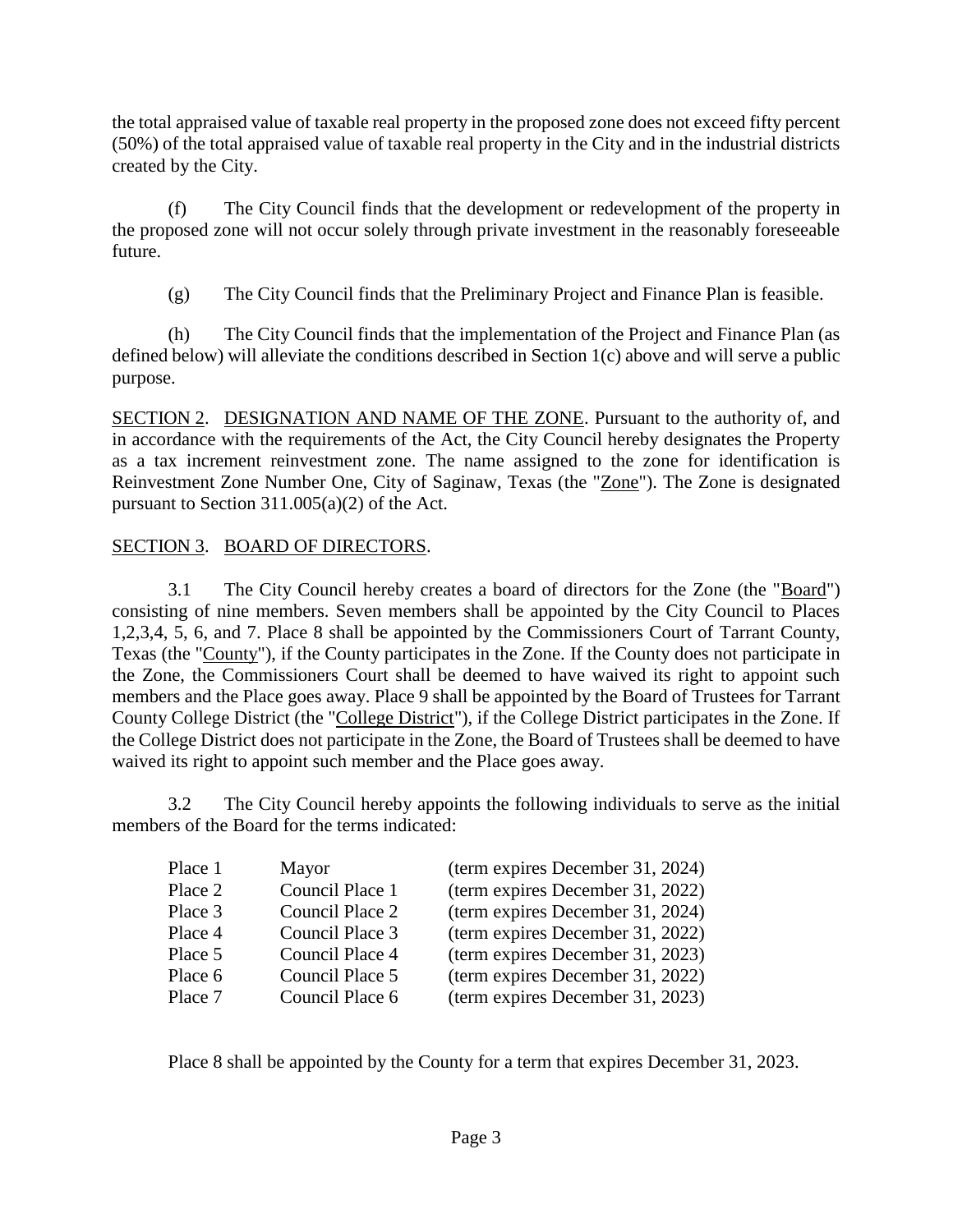Place 9 shall be appointed by the College District for a term that expires December 31, 2023.

Upon expiration of the indicated terms or upon City Council action to reconstitute the initial Board by appointing replacement members, subsequent appointments to fill vacancies shall be for terms of two years. The member appointed to Place 1 shall serve as the chairman of the Board. The Board is authorized to elect a vice-chairman and other officers as determined by the Board.

3.3 The Board shall make recommendations to the City Council concerning the administration, management, and operation of the Zone. The Board shall prepare or cause to be prepared and adopted a project plan and a reinvestment zone financing plan for the Zone (the "Project and Finance Plan") as required by the Act, and shall submit the Project and Finance Plan to the City Council for approval. The City Council hereby delegates to the Board all powers necessary to implement any Project and Finance Plan approved by the City Council, including the power to employ consultants and enter into agreements that the Board considers necessary or convenient to implement the Project and Finance Plan and to administer, operate, and manage the Zone including, but not limited to, the power to enter into reimbursement agreements and other obligations secured by the **TIRZ FUND** established pursuant to Section 7 of this Ordinance.

3.4 Directors shall not receive any salary or other compensation for their services as directors.

3.5. Pursuant to Section 311.010(h) of the Act and Article III, Section 52-a of the Texas Constitution, the City Council hereby authorizes the Board, as necessary or convenient to implement the Project and Finance Plan and achieve its purposes, to establish and provide for the administration of one or more programs for the public purposes of developing and diversifying the economy of the Zone, eliminating unemployment and underemployment in the Zone, and developing or expanding transportation, business, and commercial activity in the Zone, including programs to make grants of land and buildings and make grants from the TIRZ Fund for activities that benefit the Zone and stimulate business and commercial activity in the Zone. In addition, the City Council hereby authorizes the Board to exercise all of the powers of the City under Chapter 380, Texas Local Government Code, as amended.

SECTION 4. DURATION OF THE ZONE. The Zone shall take effect immediately upon the passage and approval of this Ordinance. The Zone shall terminate on December 31, 2051 (with final year's tax due by January 31, 2052), unless otherwise terminated in accordance with this section. The City shall have the right to terminate the Zone prior to the expiration of its stated term if all of the **PROJECT COSTS** have been paid in full. If upon expiration of the stated term of the Zone, **PROJECT COSTS** have not been paid, the City, the County, and the College District, shall have no obligation to pay the shortfall.

SECTION 5. TAX INCREMENT BASE. The "tax increment base" for purposes of calculating the **CITY TAX INCREMENT,** and if the County participates in the Zone the **COUNTY TAX INCREMENT,** and if the College District participates in the Zone the **COLLEGE DISTRICT TAX INCREMENT,** and means the total appraised value of all real property in the Zone that is taxable by the City and the County, respectively, as of January 1, 2021.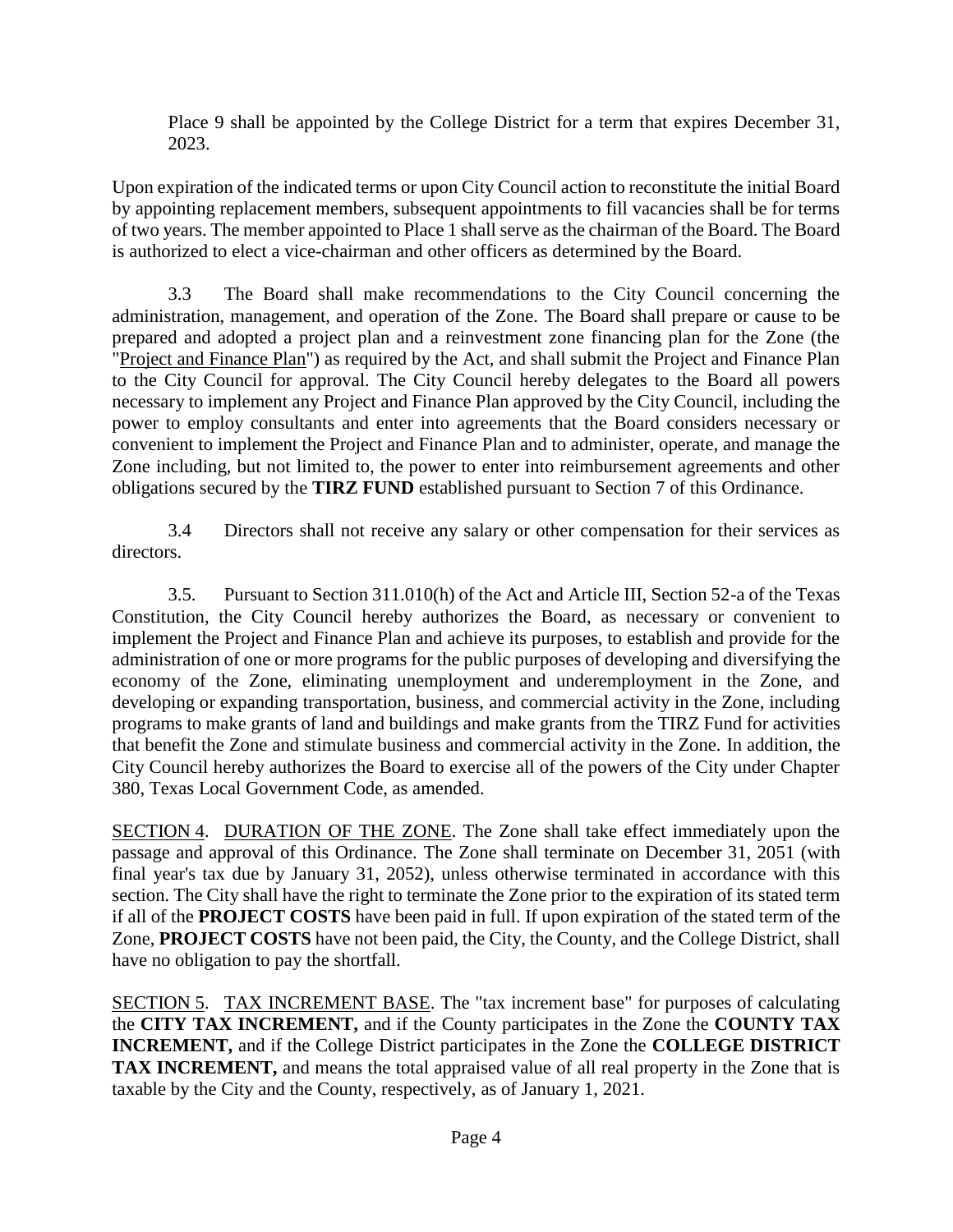SECTION 6. CAPTURED APPRAISED VALUE. The "captured appraised value" for purposes of calculating the annual **CITY TAX INCREMENT,** and if the County participates in the Zone the **COUNTY TAX INCREMENT,** and if the College District participates in the Zone the **COLLEGE DISTRCIT TAX INCREMENT,** means the total real property value taxable (including increase tax values attributable to changes in use) by a taxing unit for a year and located in the Zone for that year less the tax increment base of the unit.

SECTION 7. TAX INCREMENT FUND. There is hereby created and established a **TIRZ FUND** for the Zone. Within the **TIRZ FUND**, there may be maintained subaccounts as necessary and convenient to carry out the purposes of the Act. The **CITY TAX INCREMENT** and **COUNTY TAX INCREMENT,** and the **COLLEGE DISTRICT TAX INCREMENT** shall be deposited into the **TIRZ FUND** as of the effective date of the Zone. The **TIRZ FUND** and all subaccounts shall be maintained at the depository bank of the City and shall be secured in the manner prescribed by law for funds of Texas cities. Prior to termination of the Zone, funds shall be disbursed from the **TIRZ FUND** only to pay **PROJECT COSTS**.

SECTION 8. SEVERABILITY. If any provision, section, subsection, sentence, clause or phrase of this Ordinance, or the application of same to any person or set of circumstances, is for any reason held to be invalid, the validity of the remaining provisions of this Ordinance or their application to other persons or sets of circumstances shall not be affected thereby, it being the intent of the City Council in adopting this Ordinance that no provision of this Ordinance shall become inoperative because of the invalidity of another provision; and, therefore, all provisions of this Ordinance are declared severable for that purpose.

SECTION 9. OPEN MEETINGS. It is hereby found, determined, and declared that sufficient written notice of the date, hour, place and subject of the meeting of the City Council at which this Ordinance was adopted was posted at a place convenient and readily accessible at all times to the general public at the City Hall of the City for the time required by law preceding its meeting, as required by the Texas Open Meetings Act, Chapter 551 of the Texas Government Code, as amended, and that this meeting has been open to the public as required by law at all times during which this Ordinance and the subject matter hereof has been discussed, considered and formally acted upon. The City Council further ratifies, approves and confirms such written notice and the contents and posting thereof.

SECTION 10. EFFECTIVE DATE. This Ordinance shall take effect immediately upon its passage as provided by law.

PASSED, APPROVED, AND ADOPTED

Todd Flippo, Mayor

\_\_\_\_\_\_\_\_\_\_\_\_\_\_\_\_\_\_\_\_\_\_\_\_\_\_\_\_\_\_

**ATTEST:**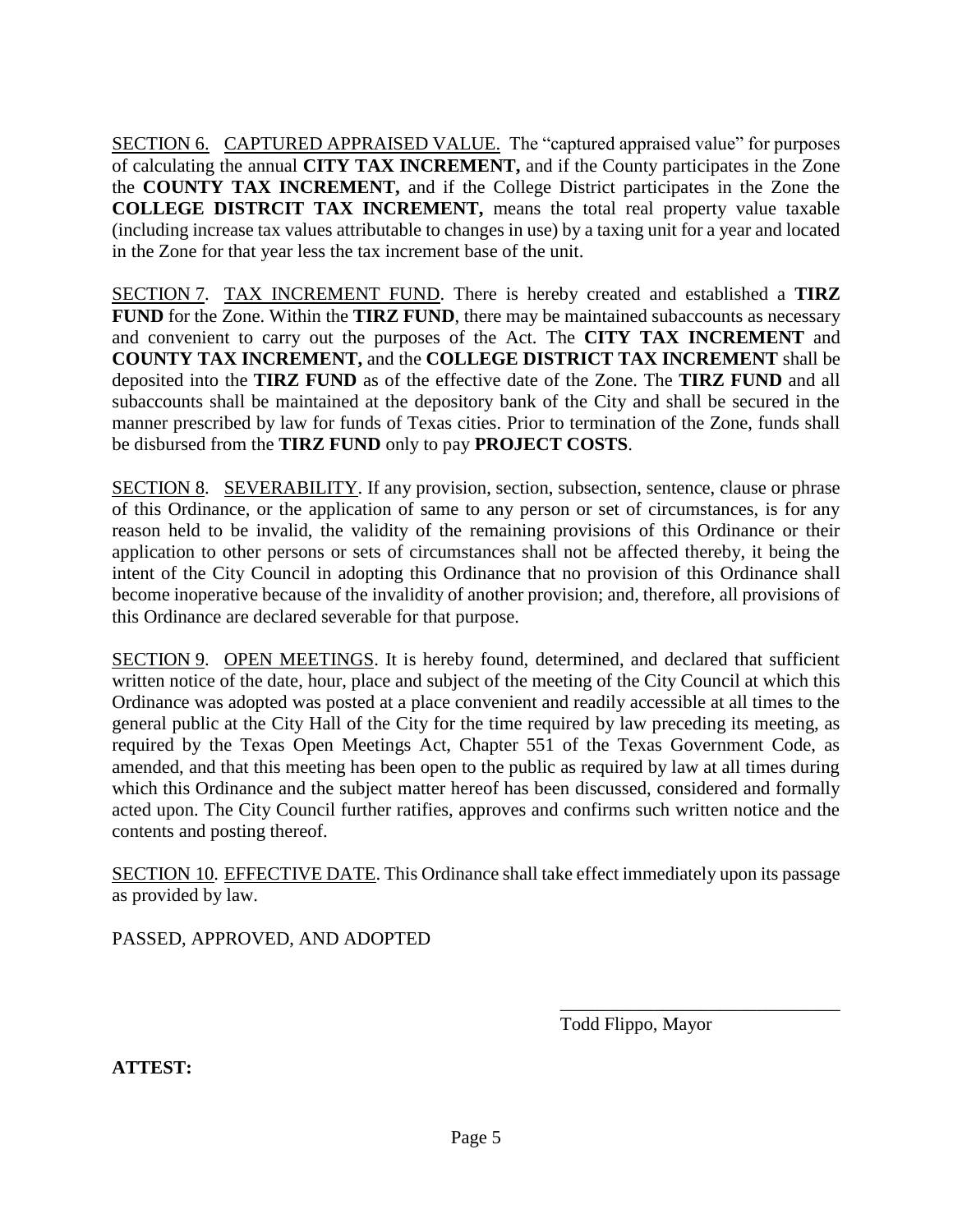Janice England, City Secretary

Effective:

### **APPROVED AS TO FORM AND LEGALITY:**

Bryn Meredith, City Attorney